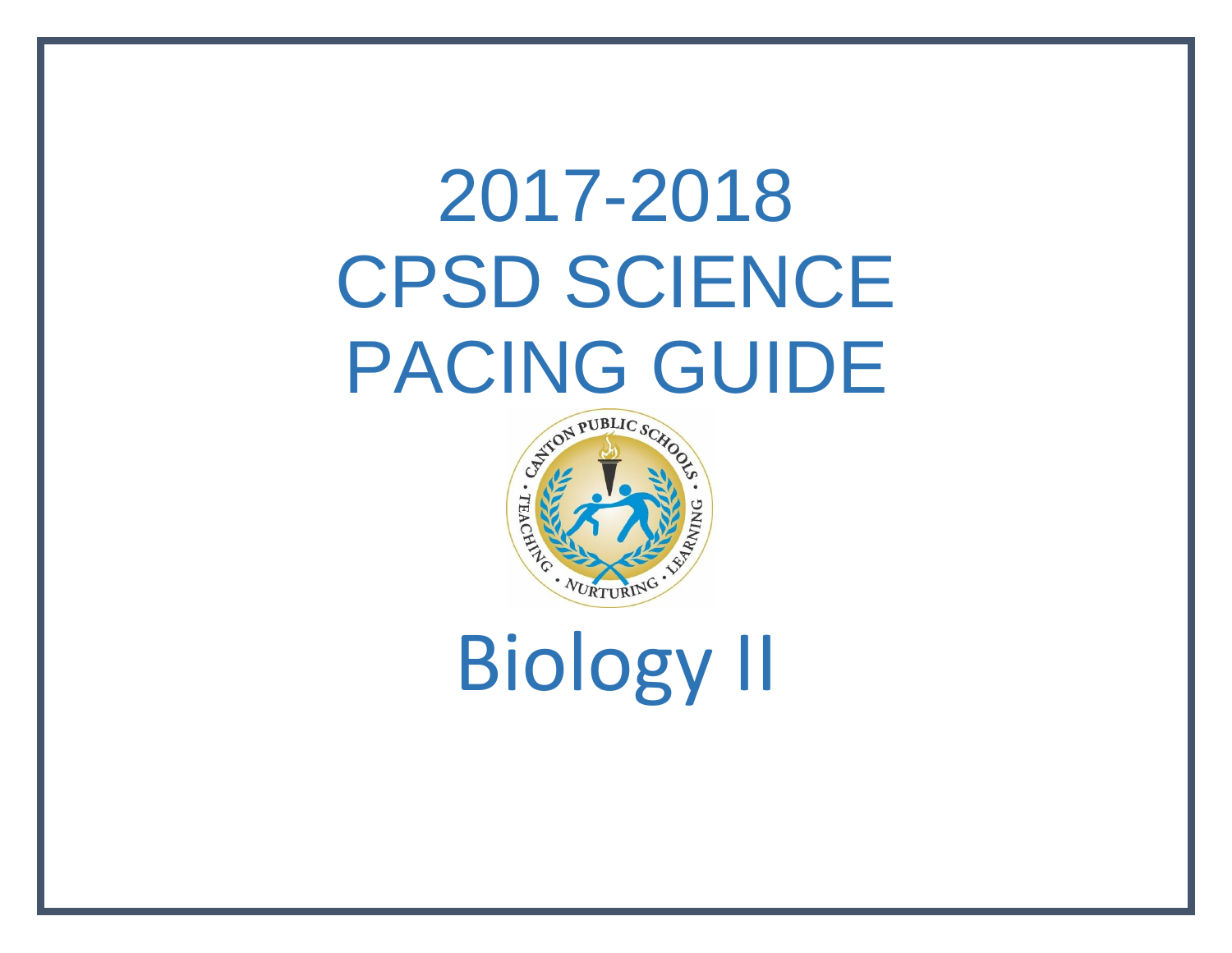|                                                                                            | Biology II 1st-4th 9 Weeks                                                                                                                                                                                                                   |                         |  |  |  |  |  |
|--------------------------------------------------------------------------------------------|----------------------------------------------------------------------------------------------------------------------------------------------------------------------------------------------------------------------------------------------|-------------------------|--|--|--|--|--|
| <b>Competency 1 - Inquiry</b><br><b>Mastery</b>                                            |                                                                                                                                                                                                                                              |                         |  |  |  |  |  |
| Apply inquiry-based and problem-solving processes and skills to scientific investigations. |                                                                                                                                                                                                                                              |                         |  |  |  |  |  |
| 1a                                                                                         | Use current technologies such as CD-ROM, DVD, Internet, and on-line data search to explore<br>$1* 2* 3* 4*$<br>current research related to a specific topic. (DOK 3)                                                                         |                         |  |  |  |  |  |
| 1 <sub>b</sub>                                                                             | Clarify research questions and design laboratory investigations. (DOK 3)                                                                                                                                                                     | $1* 2* 3* 4*$           |  |  |  |  |  |
| 1 <sub>c</sub>                                                                             | Demonstrate the use of scientific inquiry and methods to formulate, conduct, and evaluate<br>laboratory investigations (e.g., hypotheses, experimental design, observations, data analyses,<br>interpretations, theory development). (DOK 3) |                         |  |  |  |  |  |
| 1 <sub>d</sub>                                                                             | Organize data to construct graphs (e.g., plotting points, labeling x-and y-axis, creating appropriate titles<br>and legends for circle, bar, and line graphs), draw conclusions, and make inferences. (DOK 3)                                | $1* 2* 3* 4*$           |  |  |  |  |  |
| 1e                                                                                         | Evaluate procedures, data, and conclusions to critique the scientific validity of research. (DOK 3                                                                                                                                           | $1^*$ $2^*$ $3^*$ $4^*$ |  |  |  |  |  |
| 1 <sub>f</sub>                                                                             | Formulate and revise scientific explanations and models using logic and evidence (data analysis). (DOK 3)                                                                                                                                    | $1* 2* 3* 4*$           |  |  |  |  |  |
| 1g                                                                                         | Collect, analyze, and draw conclusions from data to create a formal presentation using available<br>technology (e.g., computers, calculators, SmartBoard, CBL's, etc.) (DOK 3)                                                               | $1^*$ $2^*$ $3^*$ $4^*$ |  |  |  |  |  |
|                                                                                            | <b>Competency 2 - Physical Science</b>                                                                                                                                                                                                       | <b>Mastery</b>          |  |  |  |  |  |
| Describe and contrast the structures, functions, and chemical processes of the cell.       |                                                                                                                                                                                                                                              |                         |  |  |  |  |  |
| 2a                                                                                         | Relate the structure and function of a selectively permeable membrane to its role in diffusion and<br>osmosis. (DOK 2)                                                                                                                       | $1*$ 2 3 4              |  |  |  |  |  |
| 2 <sub>b</sub>                                                                             | Summarize how cell regulation controls and coordinates cell growth and division. (DOK 2)                                                                                                                                                     | $1^*$ 2<br>34           |  |  |  |  |  |
| 2c                                                                                         | Analyze and describe the function of enzymes in biochemical reactions.<br>(DOK 2)                                                                                                                                                            | $1*$ 2 3 4              |  |  |  |  |  |
|                                                                                            | The impact of enzymatic reactions on biochemical processes                                                                                                                                                                                   |                         |  |  |  |  |  |
|                                                                                            | Factors that affect enzyme function (e.g., pH, concentration, temperature, etc.)                                                                                                                                                             |                         |  |  |  |  |  |
| 2d                                                                                         | Differentiate between photosynthesis and cellular respiration. (DOK 2)<br>Cellular sites and major pathways of anaerobic and aerobic respiration (with reactants,                                                                            | $1*$ 2 3 4              |  |  |  |  |  |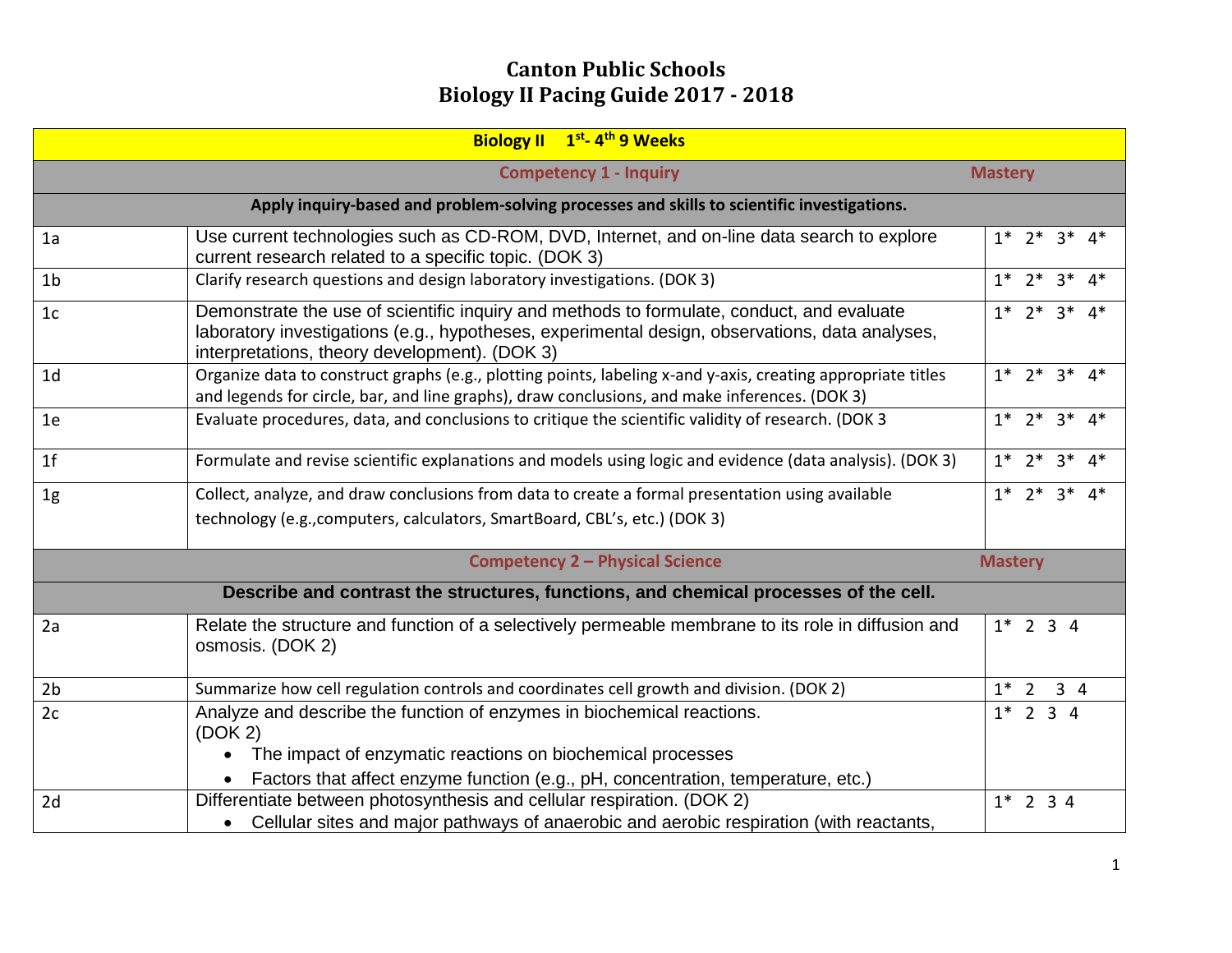|                | products, and ATP per monosaccharide)                                                                                                                                                                                                                                                                                                                                                                                                                                                                                                                                                                                                                                                                                           |                   |
|----------------|---------------------------------------------------------------------------------------------------------------------------------------------------------------------------------------------------------------------------------------------------------------------------------------------------------------------------------------------------------------------------------------------------------------------------------------------------------------------------------------------------------------------------------------------------------------------------------------------------------------------------------------------------------------------------------------------------------------------------------|-------------------|
|                | Cellular respiration with respect to the sites at which they take place, the reactions involved,<br>$\bullet$<br>and the energy input and output in each stage (e.g., glycolysis, Krebs cycle, electron<br>transport chain)                                                                                                                                                                                                                                                                                                                                                                                                                                                                                                     |                   |
|                | Pigments, absorption, reflection of light, and light-dependent and light-independent<br>$\bullet$<br>reactions of photosynthesis                                                                                                                                                                                                                                                                                                                                                                                                                                                                                                                                                                                                |                   |
|                | Oxidation and reduction reactions                                                                                                                                                                                                                                                                                                                                                                                                                                                                                                                                                                                                                                                                                               |                   |
|                | <b>Competency 3 - Life Science</b>                                                                                                                                                                                                                                                                                                                                                                                                                                                                                                                                                                                                                                                                                              | <b>Mastery</b>    |
|                | Investigate and discuss the molecular basis of heredity.                                                                                                                                                                                                                                                                                                                                                                                                                                                                                                                                                                                                                                                                        |                   |
| 3a             | Explain how the process of meiosis clarifies the mechanism underlying Mendel's conclusions<br>about segregation and independent assortment on a molecular level. (DOK 1)                                                                                                                                                                                                                                                                                                                                                                                                                                                                                                                                                        | $12*34$           |
| 3 <sub>b</sub> | Research and explain how major discoveries led to the determination of DNA structure. (DOK 2)                                                                                                                                                                                                                                                                                                                                                                                                                                                                                                                                                                                                                                   | $1 \t2^* \t3 \t4$ |
| 3 <sub>c</sub> | Relate gene expression (e.g., replication, transcription, translation) to protein structure and<br>function. (DOK 2)<br>Translation of a messenger RNA strand into a protein<br>$\bullet$<br>Processing by organelles so that the protein is appropriately packaged, labeled, and<br>$\bullet$<br>eventually exported by the cell<br>Messenger RNA codon charts to determine the effects of different types of mutations on<br>amino acid sequence and protein structure (e.g., sickle cell anemia resulting from base<br>substitution mutation)<br>Gene expression regulated in organisms so that specific proteins are synthesized only<br>$\bullet$<br>when they are needed by the cell (e.g., allowing cell specialization) | $12*34$           |
| 3d             | Assess the potential implications of DNA technology with respect to its impact on society. (DOK 3)<br>Modern DNA technologies (e.g., polymerase chain reaction (PCR), gene splicing, gel<br>$\bullet$<br>electrophoresis, transformation, recombinant DNA) in agriculture, medicine and forensics                                                                                                                                                                                                                                                                                                                                                                                                                               | $1 \t2^* \t3 \t4$ |
| 3e             | Develop a logical argument defending or refuting bioethical issues arising from applications of genetic<br>technology (e.g., the human genome project, cloning, gene therapy, stem cell research). (DOK 3)                                                                                                                                                                                                                                                                                                                                                                                                                                                                                                                      | $1 \t2^* \t3 \t4$ |
|                | <b>Competency 4 - Life Science</b>                                                                                                                                                                                                                                                                                                                                                                                                                                                                                                                                                                                                                                                                                              | <b>Mastery</b>    |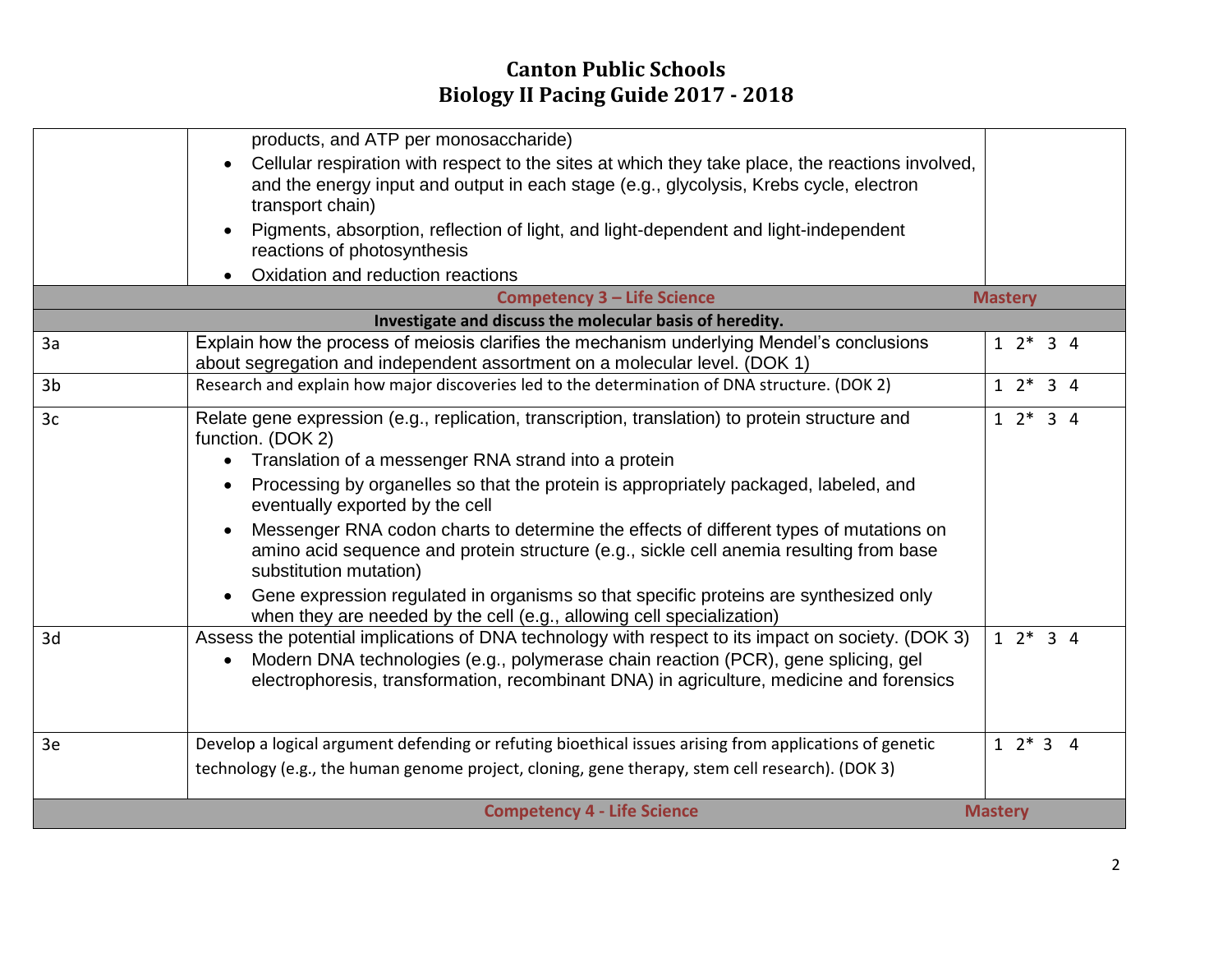| Demonstrate an understanding of the factors that contribute toevolutionary theory and natural selection. |                                                                                                                                                                                                                          |                 |  |  |  |  |
|----------------------------------------------------------------------------------------------------------|--------------------------------------------------------------------------------------------------------------------------------------------------------------------------------------------------------------------------|-----------------|--|--|--|--|
| 4a                                                                                                       | Explain the history of life on Earth and infer how geological changes provide opportunities and<br>constraints for biological evolution. (DOK 2)                                                                         |                 |  |  |  |  |
|                                                                                                          | Main periods of the geologic timetable of Earth's history<br>$\bullet$                                                                                                                                                   |                 |  |  |  |  |
|                                                                                                          | Roles of catastrophic and gradualistic processes in shaping planet Earth                                                                                                                                                 |                 |  |  |  |  |
| 4b                                                                                                       | Provide support for the argument based upon evidence from anatomy, embryology, biochemistry,<br>and paleontology that organisms descended with modification from common ancestry. (DOK 2)                                | $1 \t2 \t3 * 4$ |  |  |  |  |
| 4c                                                                                                       | Identify and provide supporting evidence for the evolutionary relationships among various organisms using<br>phylogenetic trees and cladograms. (DOK 2)                                                                  | $1 \t2 \t3 * 4$ |  |  |  |  |
| 4d                                                                                                       | Formulate a scientific explanation based on fossil records of ancient life-forms and describe how new                                                                                                                    | $1 \t2 \t3 * 4$ |  |  |  |  |
|                                                                                                          | species could originate as a result of geological isolation and reproductive isolation. (DOK 2)                                                                                                                          |                 |  |  |  |  |
| 4e                                                                                                       | Compare and contrast the basic types of selection (e.g., disruptive, stabilizing, directional, etc.) (DOK 2)                                                                                                             | $1 \t2 \t3 * 4$ |  |  |  |  |
| 4f                                                                                                       | Cite examples to justify behaviors that have evolved through natural selection<br>(e.g., migration, parental care, use of tools, etc.) (DOK 1)                                                                           | $1 \t2 \t3* 4$  |  |  |  |  |
| 4g                                                                                                       | Research and explain the contributions of 19th century scientists (e.g., Malthus, Wallace, Lyell, Darwin) on<br>the formulation of ideas about evolution. (DOK 2                                                         | $1 \t2 \t3 * 4$ |  |  |  |  |
| 4h                                                                                                       | Develop a logical argument describing ways in which the influences of<br>20th century science have impacted the development of ideas about evolution (e.g., synthetic theory of<br>evolution, molecular biology). (DOK 3 | $1 \t2 \t3 * 4$ |  |  |  |  |
| 4i                                                                                                       | Analyze changes in an ecosystem resulting from natural causes (succession), changes in climate, human<br>activity (pollution and recycling), or introduction of non-native species. (DOK 2)                              | $1 \t2 \t3 * 4$ |  |  |  |  |
| <b>Competency 5 - Life Science</b>                                                                       |                                                                                                                                                                                                                          |                 |  |  |  |  |
|                                                                                                          | Develop an understanding of organism classification.                                                                                                                                                                     |                 |  |  |  |  |
| 5a                                                                                                       | Classify organisms according to traditional Linnaean classification characteristics (e.g., cell structure,                                                                                                               | $1 2 3 4*$      |  |  |  |  |
|                                                                                                          | biochemistry, anatomy, fossil record, methods of reproduction) and the cladistic approach. (DOK 2)                                                                                                                       |                 |  |  |  |  |
| 5b                                                                                                       | Categorize organisms according to the characteristics that distinguish them as Bacteria, Archaea,<br>or Eucarya. (DOK 1)<br>• Bacteria, fungi, and protists                                                              | $1 2 3 4*$      |  |  |  |  |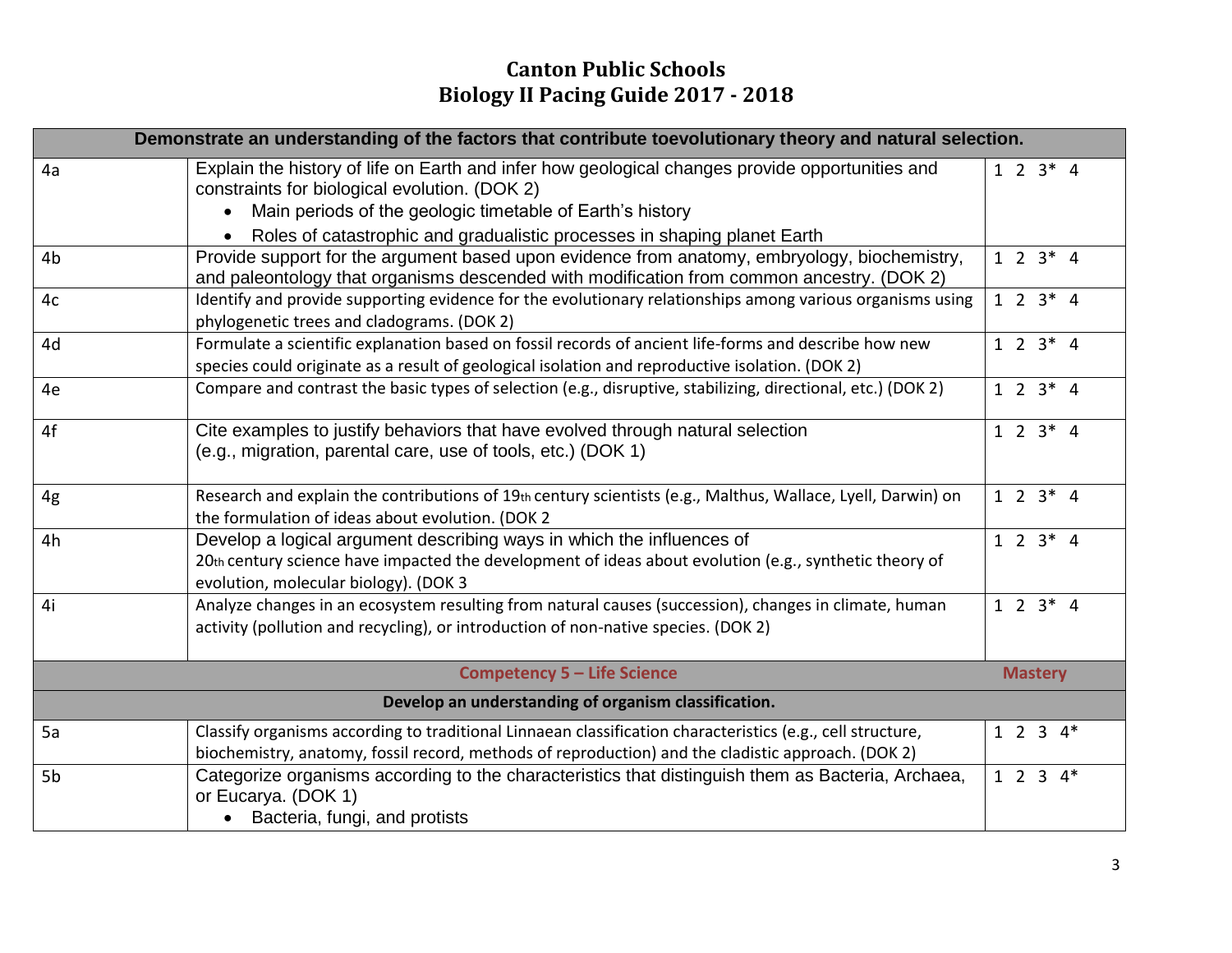| Characteristics of invertebrates (e.g., habitat, reproduction, body plan, locomotion) as<br>$\bullet$<br>related to phyla (e.g., Porifera, Cnidarians, Nematoda, Annelida, Platyhelmenthes, and<br>Arthropoda) and classes (e.g., Insecta, Crustacea, Arachnida, Mollusca, Echinodermata) |
|-------------------------------------------------------------------------------------------------------------------------------------------------------------------------------------------------------------------------------------------------------------------------------------------|
| Characteristics of vertebrates (e.g., habitat, reproduction, body plan, locomotion) as related<br>$\bullet$<br>to classes (e.g., Agnatha, Chondrichthyes, Osteichthyes, Amphibia, Reptilia, Aves,<br>Mammalia)                                                                            |
| Nomenclature of various types of plants (e.g., Bryophyta, Tracheophyta, Gymnospermae,<br>$\bullet$<br>Angiospermae, Monocotyledonae, Dicotyledonae, vascular plants, nonvascular plants).                                                                                                 |